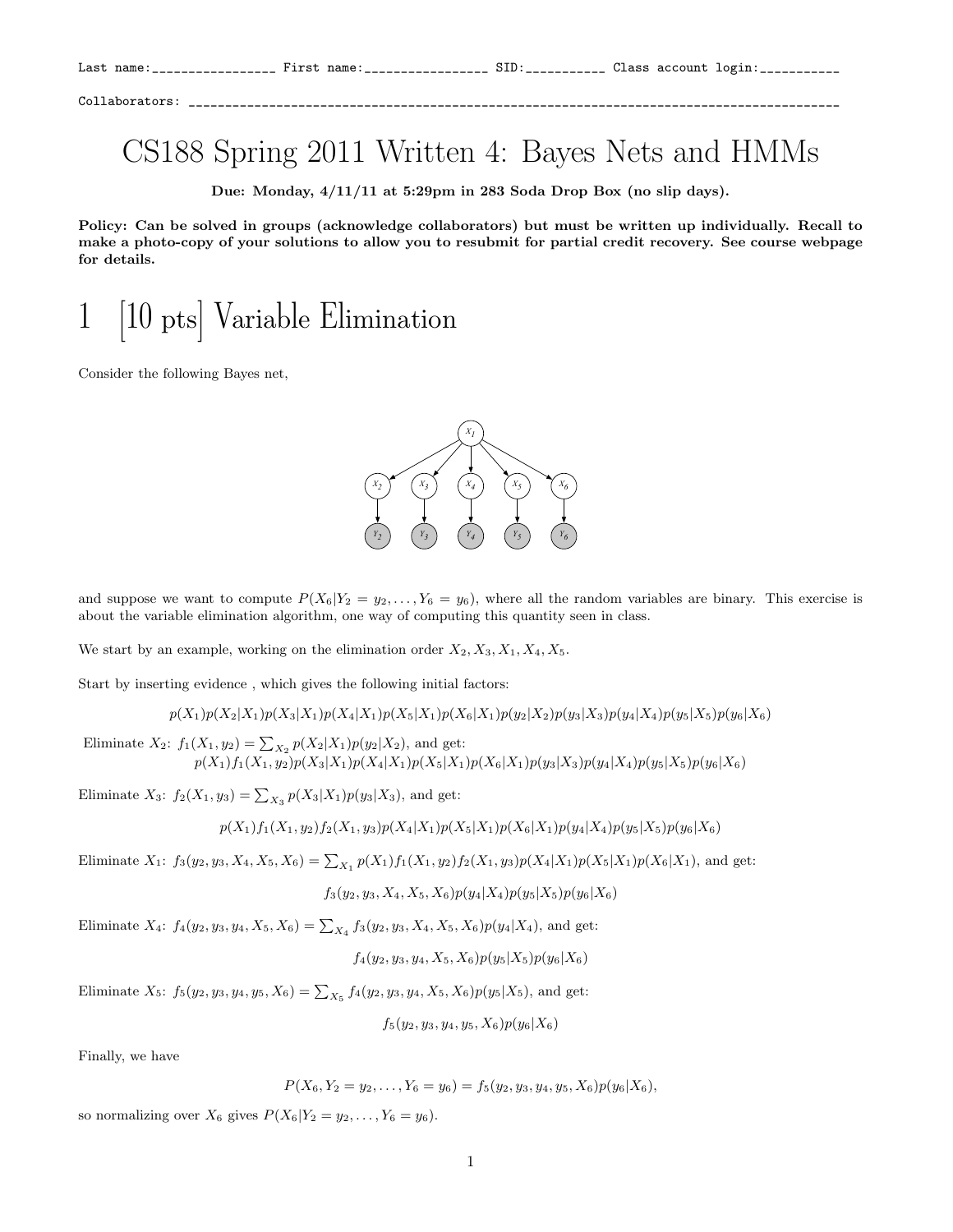Note: the dimensionality of the factors only depends on the number of unobserved variables involved in the factor. For example,  $f_5(y_2, y_3, y_4, y_5, X_6)$  had dimensionality one (i.e. it has size  $|\text{dom}(X_6)|$ ), and  $f_4(y_2, y_3, y_4, X_5, X_6)$  has dimensionality two (i.e. size  $|dom(X_5)| \cdot |dom(X_6)|$ ). This is what you should be looking at when determining the complexity of an elimination ordering (taking the max of the factor sizes across all the intermediate factors produced).

[4 pts] (a) Do the complete work for the ordering  $X_1, X_2, X_3, X_4, X_5$ . What is the size of the largest factor generated during variable elimination?

[3pts] (b) What are the most efficient orderings? What is the size of the largest factor these orderings generate? No need to show the complete work.

[3pts] (c) Now consider the following Bayes net:



What are the most efficient orderings for this tree? What is the size of the largest factor these orderings generate? No need to show the complete work. You can describe what the ordering should be for any query, or you can assume that we are solving for  $P(X_5|Y_5, ..., Y_{10})$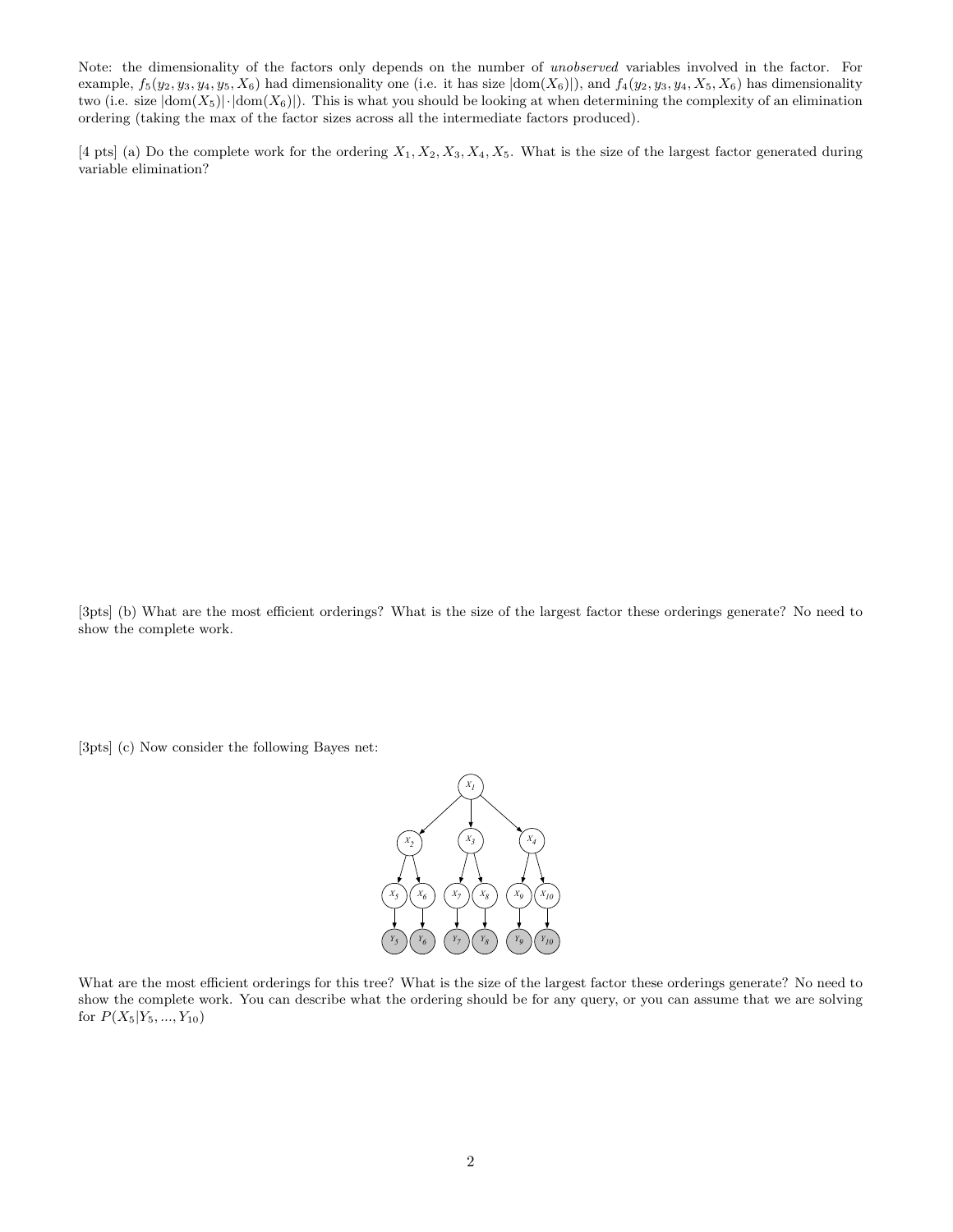## 2 [6 pts] Sampling

Consider the following Bayesian network.



Define the function  $f(X, Y, Z)$  by

$$
f(X, Y, Z) = (X + Y + Z)^2.
$$

In the questions below, perform either rejection sampling or likelihood-weighted sampling by sampling the individual variables (as required by the sampling method) in the order  $(X, Y, Z)$ . Use as many values as needed from the following sequence  ${a_i}_{1\leq i\leq 15}$  of numbers generated independently and uniformly at random from [0, 1) as a source of randomness.

|       | $a_2$ | $a_3$ | $u_4$ | $a_{5}$ | $u_6$ | $a_{\tau}$ | $u_8$ | аg    | $a_{10}$ |       | $a_{12}$   | $a_{13}$ | $u_{14}$ | $a_{15}$ |
|-------|-------|-------|-------|---------|-------|------------|-------|-------|----------|-------|------------|----------|----------|----------|
| 0.142 | 0.522 | 0.916 | 0.792 | 0.859   | 0.036 | 0.656      | 0.249 | 0.934 | 0.679    | 0.758 | .743<br>U. | 0.392    | 0.655    | 0.171    |

To sample a binary variable W with  $Pr(W = 1) = p$  (and  $Pr(W = 0) = 1 - p$ ) using a value  $a_i$  sampled uniformly at random from  $[0, 1)$ , choose:

$$
W = \begin{cases} 1 & \text{if } a_i < p; \\ 0 & \text{if } a_i \ge p. \end{cases}
$$

For example, if we first sample X we will set  $X = 1$  because  $a_1 = 0.142 < Pr(X = 1) = 0.5$ .

[3 pts] (a) Estimate the expectation  $E[f(X, Y, Z)|Y = 0, Z = 1]$  using rejection sampling, continuing to collect samples until exactly two have been accepted. The sampling attempt should stop as soon as you discover that the sample will be rejected. Show your work.